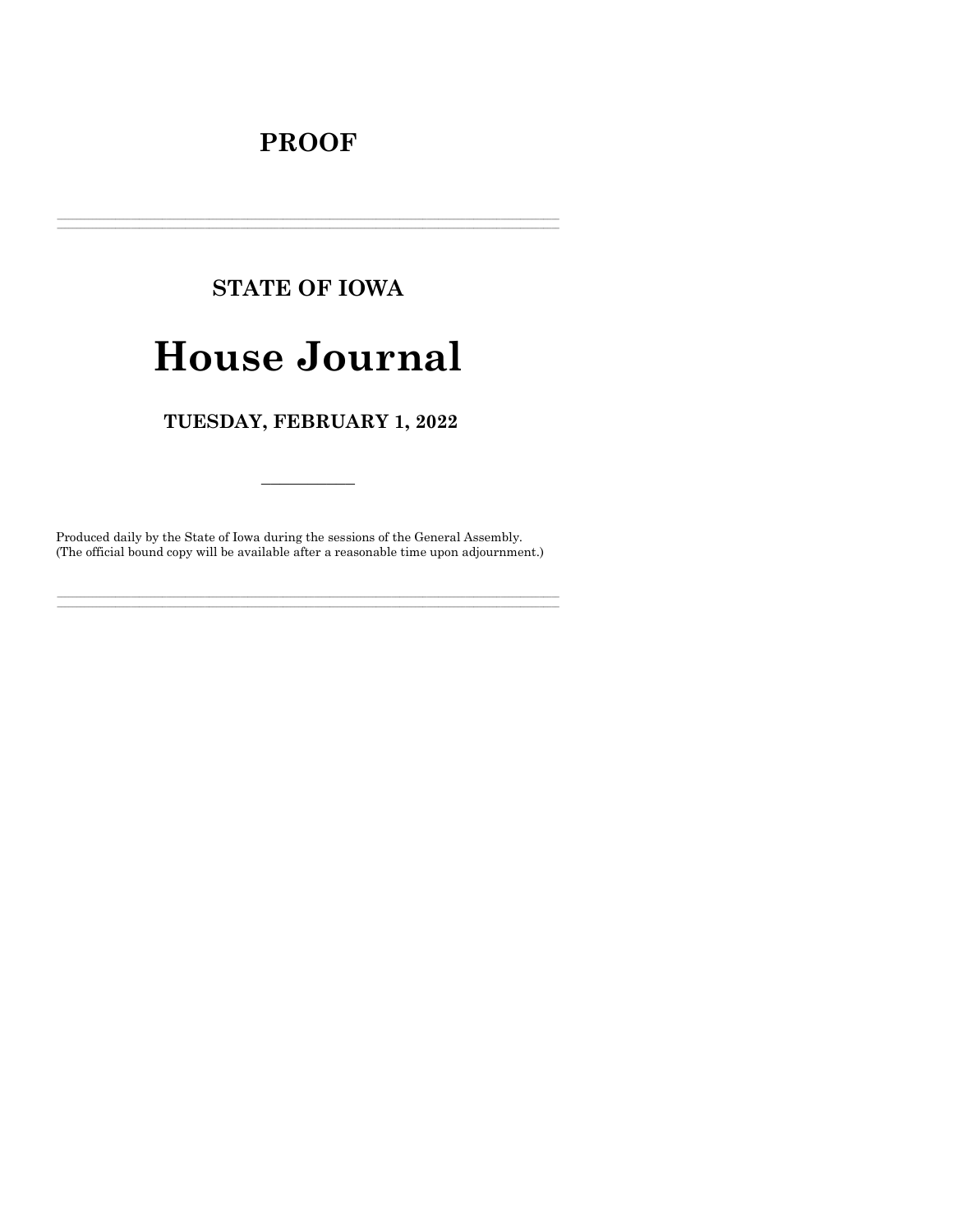# **JOURNAL OF THE HOUSE**

Twenty-third Calendar Day - Fifteenth Session Day

Hall of the House of Representatives Des Moines, Iowa, Tuesday, February 1, 2022

The House met pursuant to adjournment at 8:33 a.m., Wills of Dickinson in the chair.

Prayer was offered by Bradley of Jones.

# PLEDGE OF ALLEGIANCE

The Pledge of Allegiance was led by Candy Bradley. She is the wife and clerk of Bradley of Jones.

The Journal of Monday, January 31, 2022, was approved.

# INTRODUCTION OF BILLS

**[House File 2173,](https://www.legis.iowa.gov/legislation/BillBook?ga=89&ba=HF2173)** by Wills, Westrich, Nordman, Stone, Dunwell, Kaufmann, Bush, Mohr, Fry, and Lundgren, a bill for an act concerning persons appointed to a convention called by the United States Congress to propose amendments to the United States Constitution, providing a penalty, and including effective date provisions.

Read first time and referred to committee on **State Government.**

**[House File 2174,](https://www.legis.iowa.gov/legislation/BillBook?ga=89&ba=HF2174)** by Salmon, Cisneros, Shipley, and Westrich, a bill for an act relating to the auditing of election management systems and including effective date provisions.

Read first time and referred to committee on **State Government.**

**[House File 2175,](https://www.legis.iowa.gov/legislation/BillBook?ga=89&ba=HF2175)** by Salmon, a bill for an act relating to open communications related to adverse health care incidents, including the rights of patients, health care providers, and health care facilities.

Read first time and referred to committee on **Human Resources.**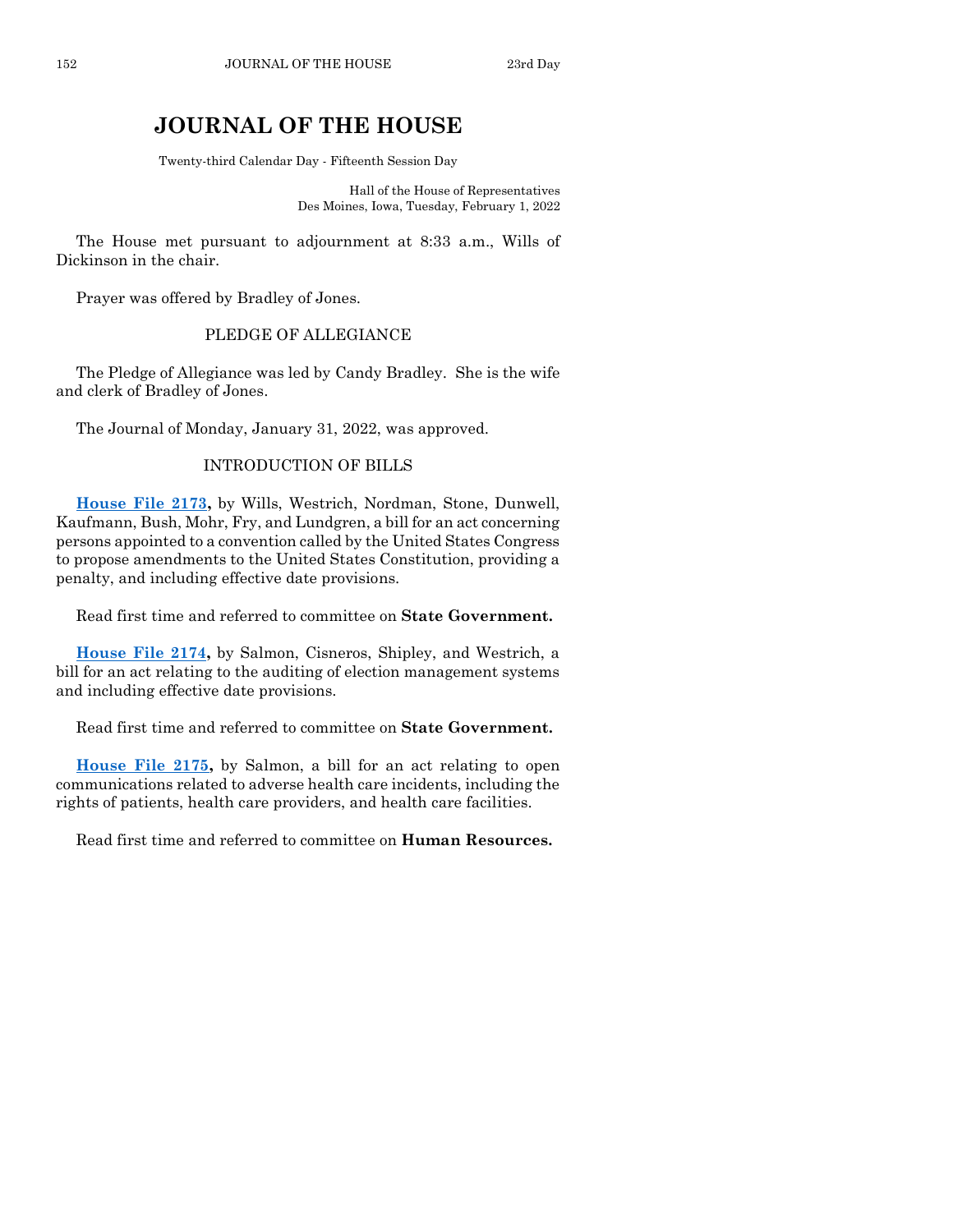**[House File 2176,](https://www.legis.iowa.gov/legislation/BillBook?ga=89&ba=HF2176)** by Salmon, Shipley, Osmundson, Cisneros, Jacobsen, Stone, Westrich, Bradley, Jeneary, Gustafson, Graber, Baxter, Dolecheck, and Bush, a bill for an act relating to obscene material disseminated to a minor by a public or private elementary or secondary school or library, or a public library, creating a civil cause of action, providing criminal penalties, and including effective date provisions.

Read first time and referred to committee on **Judiciary.**

**[House File 2177,](https://www.legis.iowa.gov/legislation/BillBook?ga=89&ba=HF2177)** by Mommsen, a bill for an act relating to parental access to live video feeds of public school district classrooms and providing penalties.

Read first time and referred to committee on **Education.**

**[House File 2178,](https://www.legis.iowa.gov/legislation/BillBook?ga=89&ba=HF2178)** by Fisher, a bill for an act relating to practitioner preparation programs, including the duration of the student teaching experience, and including applicability provisions.

Read first time and referred to committee on **Education.**

**[House File 2179,](https://www.legis.iowa.gov/legislation/BillBook?ga=89&ba=HF2179)** by Jones, a bill for an act establishing the professional counselors licensure compact.

Read first time and referred to committee on **State Government.**

**[House File 2180,](https://www.legis.iowa.gov/legislation/BillBook?ga=89&ba=HF2180)** by Fisher, a bill for an act reducing the state sales and use tax imposed on the sales price of American-made products.

Read first time and referred to committee on **Ways and Means.**

**[House File 2181,](https://www.legis.iowa.gov/legislation/BillBook?ga=89&ba=HF2181)** by Staed, Brown-Powers, Abdul-Samad, Hansen, Jacoby, Ehlert, Hunter, Mascher, Donahue, B. Meyer, Wilburn, and Steckman, a bill for an act establishing the teacher student loan repayment program and making appropriations.

Read first time and referred to committee on **Education.**

**[House File 2182,](https://www.legis.iowa.gov/legislation/BillBook?ga=89&ba=HF2182)** by Gobble, a bill for an act relating to area education agencies, including consolidating the area education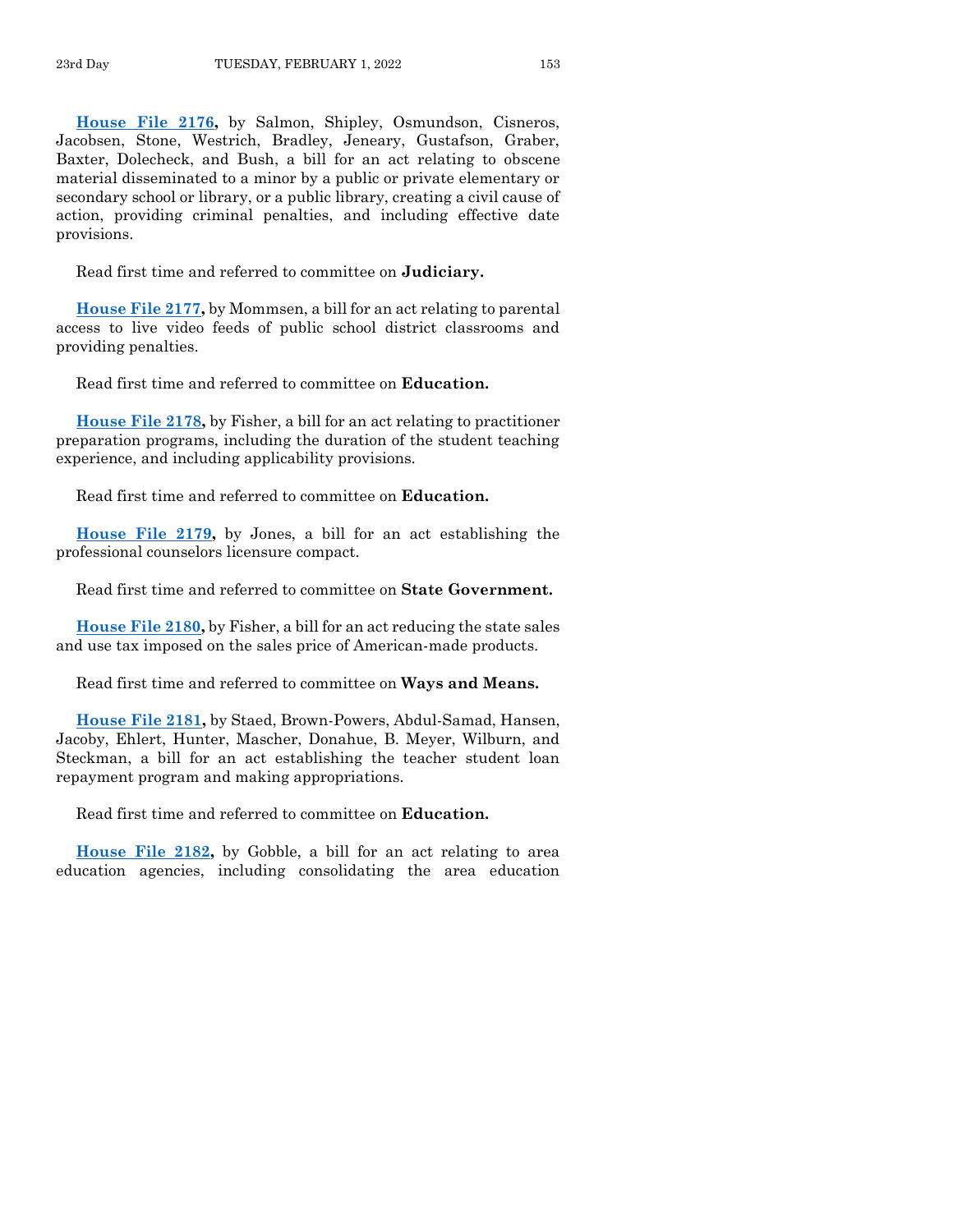agencies, modifying the teacher salary supplement state cost per pupil calculation, and modifying the employment terms of certain specified employees of area education agencies.

Read first time and referred to committee on **Education.**

**[House File 2183,](https://www.legis.iowa.gov/legislation/BillBook?ga=89&ba=HF2183)** by Bohannan, a bill for an act requiring that human growth and development instruction provided by school boards include information regarding healthy and safe dating relationships.

Read first time and referred to committee on **Education.**

**[House File 2184,](https://www.legis.iowa.gov/legislation/BillBook?ga=89&ba=HF2184)** by Gobble, a bill for an act relating to the composition of the boards of directors of school districts by including certain specified nonvoting members.

Read first time and referred to committee on **Education.**

**[House File 2185,](https://www.legis.iowa.gov/legislation/BillBook?ga=89&ba=HF2185)** by Jones, a bill for an act establishing the advanced dyslexia specialist endorsement grant program.

Read first time and referred to committee on **Education.**

**[House File 2186,](https://www.legis.iowa.gov/legislation/BillBook?ga=89&ba=HF2186)** by Jones, a bill for an act authorizing the boards of directors of school districts to engage independent contractors to serve as dyslexia specialists.

Read first time and referred to committee on **Education.**

**[House File 2187,](https://www.legis.iowa.gov/legislation/BillBook?ga=89&ba=HF2187)** by Staed, Abdul-Samad, Hansen, Jacoby, Hunter, Mascher, Brown-Powers, Donahue, B. Meyer, Wilburn, and Steckman, a bill for an act relating to school district funding for certain schoolbased mental health and behavioral services and including effective date provisions.

Read first time and referred to committee on **Human Resources.**

**[House File 2188,](https://www.legis.iowa.gov/legislation/BillBook?ga=89&ba=HF2188)** by Jones, a bill for an act relating to health insurance coverage for hearing aids for covered persons age eighteen and younger.

Read first time and referred to committee on **Human Resources.**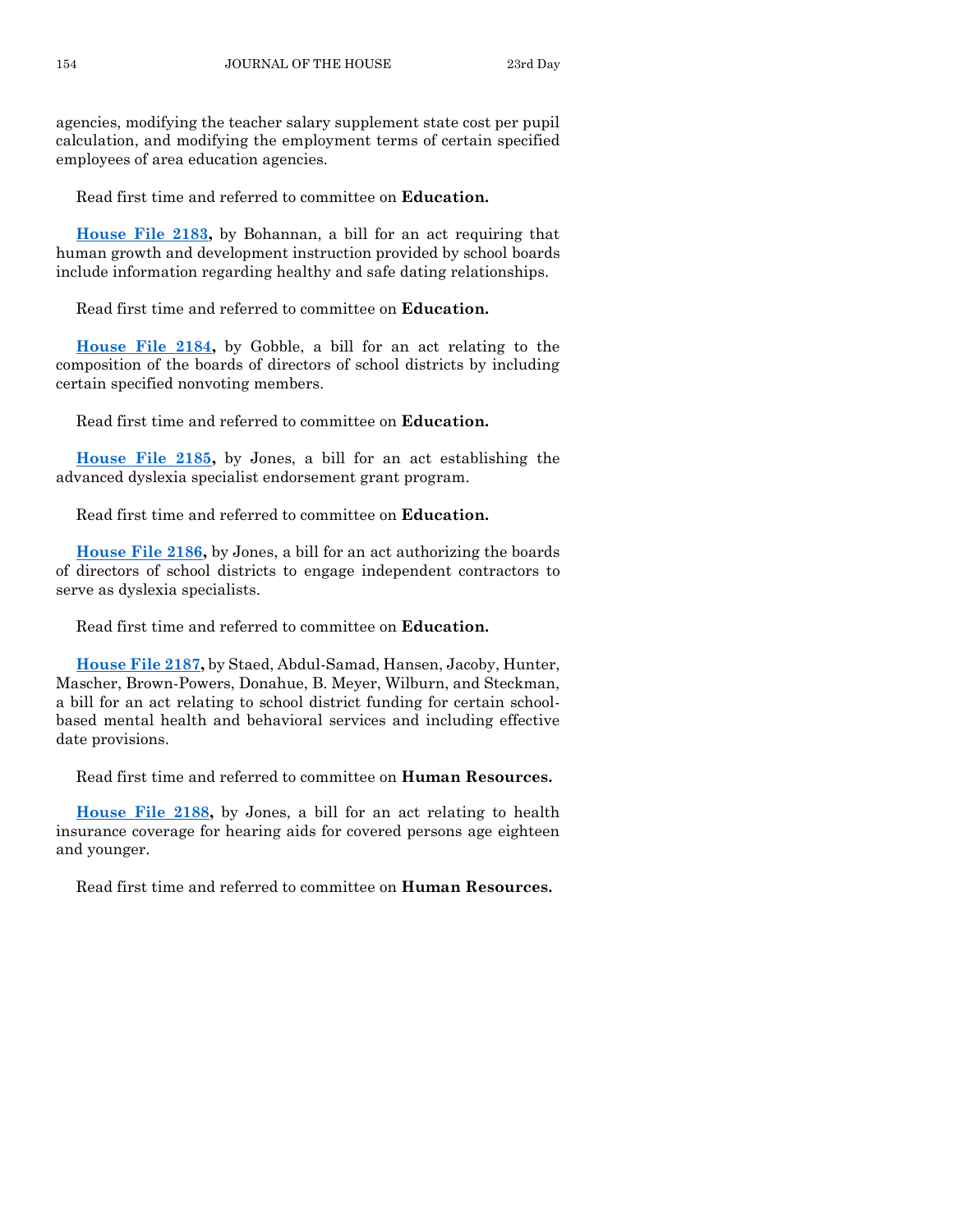**[House File 2189,](https://www.legis.iowa.gov/legislation/BillBook?ga=89&ba=HF2189)** by Westrich, a bill for an act relating to sessions of the local board of review and including effective date provisions.

Read first time and referred to committee on **Local Government.**

**[House File 2190,](https://www.legis.iowa.gov/legislation/BillBook?ga=89&ba=HF2190)** by Staed, Hunter, Mascher, Isenhart, Donahue, Steckman, B. Meyer, and Wilburn, a bill for an act requiring the department of natural resources to develop a plan to match the nationally determined commitment to cut greenhouse gas pollution.

Read first time and referred to committee on **Natural Resources.**

**[House File 2191,](https://www.legis.iowa.gov/legislation/BillBook?ga=89&ba=HF2191)** by Baxter, Bacon, Shipley, Jeneary, Andrews, Bradley, Olson, Wessel-Kroeschell, Dolecheck, Stone, Wheeler, Worthan, Moore, Boden, Wolfe, Osmundson, Cisneros, Dunwell, Hunter, Thede, McConkey, Ingels, A. Meyer, Maxwell, Jacoby, Sunde, B. Meyer, Mitchell, Best, Donahue, Forbes, Brink, Bossman, Gobble, Nordman, Gaines, Mommsen, Lundgren, Salmon, Abdul-Samad, and James, a bill for an act relating to the commutation of sentence procedure for class "A" felons.

Read first time and referred to committee on **Public Safety.**

**[House File 2192,](https://www.legis.iowa.gov/legislation/BillBook?ga=89&ba=HF2192)** by Staed, Hunter, Mascher, Wilburn, and B. Meyer, a bill for an act relating to the official language of the state of Iowa.

Read first time and referred to committee on **State Government.**

**[House File 2193,](https://www.legis.iowa.gov/legislation/BillBook?ga=89&ba=HF2193)** by Staed, Hunter, Mascher, Brown-Powers, Isenhart, Donahue, B. Meyer, and Wilburn, a bill for an act creating a nonprofit organization energy efficiency grant program, making an appropriation, and including effective date provisions.

Read first time and referred to committee on **State Government.**

**[House File 2194,](https://www.legis.iowa.gov/legislation/BillBook?ga=89&ba=HF2194)** by Gjerde, McClintock, Brown-Powers, and Cahill, a bill for an act reducing annual motor vehicle registration fees and annual registration plate fees for disabled veterans.

Read first time and referred to committee on **Transportation.**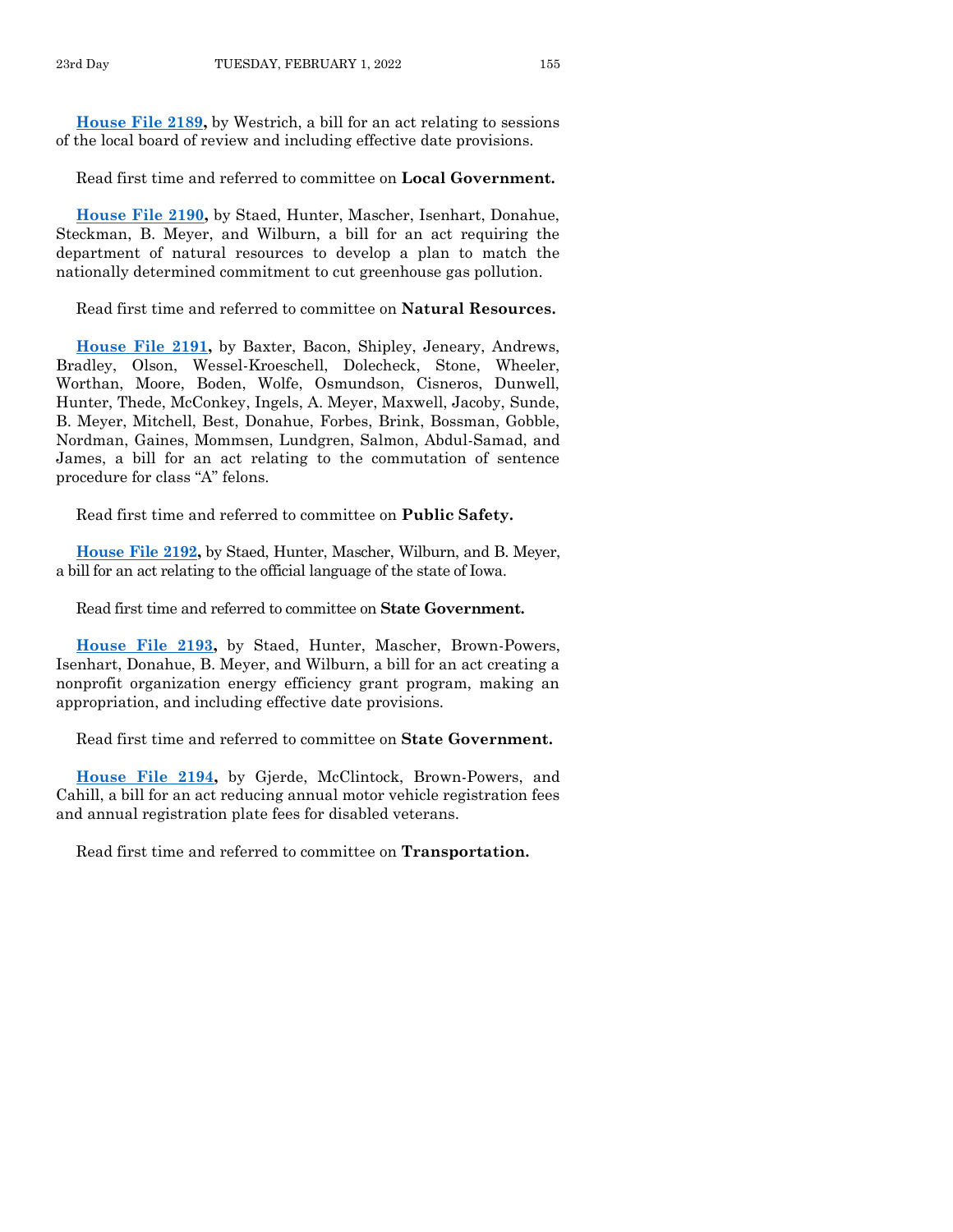**[House File 2195,](https://www.legis.iowa.gov/legislation/BillBook?ga=89&ba=HF2195)** by Gjerde, Thorup, and McClintock, a bill for an act relating to written reports required if a driver is involved in an accident resulting in injury, death, or property damage.

Read first time and referred to committee on **Transportation.**

**[House File 2196,](https://www.legis.iowa.gov/legislation/BillBook?ga=89&ba=HF2196)** by Bohannan, a bill for an act exempting the sale of feminine hygiene products and incontinence products from the sales and use tax.

Read first time and referred to committee on **Ways and Means.**

**[House File 2197,](https://www.legis.iowa.gov/legislation/BillBook?ga=89&ba=HF2197)** by committee on Human Resources, a bill for an act relating to licensed health care providers for purposes of state law regarding concussion and brain injury policies for extracurricular interscholastic activities.

Read first time and placed on the **calendar.**

**[House File 2198,](https://www.legis.iowa.gov/legislation/BillBook?ga=89&ba=HF2198)** by committee on Human Resources, a bill for an act relating to the minimum age requirements for employees and substitutes working at a child care center.

Read first time and placed on the **calendar.**

**[House File 2199,](https://www.legis.iowa.gov/legislation/BillBook?ga=89&ba=HF2199)** by committee on Human Resources, a bill for an act relating to continuity of care and nonmedical switching by health carriers, health benefit plans, and utilization review organizations, and including applicability provisions.

Read first time and placed on the **calendar.**

**[House File 2200,](https://www.legis.iowa.gov/legislation/BillBook?ga=89&ba=HF2200)** by committee on Human Resources, a bill for an act relating to direct health care agreements, and including effective date and applicability provisions.

Read first time and placed on the **calendar.**

**[House File 2201,](https://www.legis.iowa.gov/legislation/BillBook?ga=89&ba=HF2201)** by committee on Human Resources, a bill for an act relating to controlled substances, including amending the controlled substance schedules and information collection and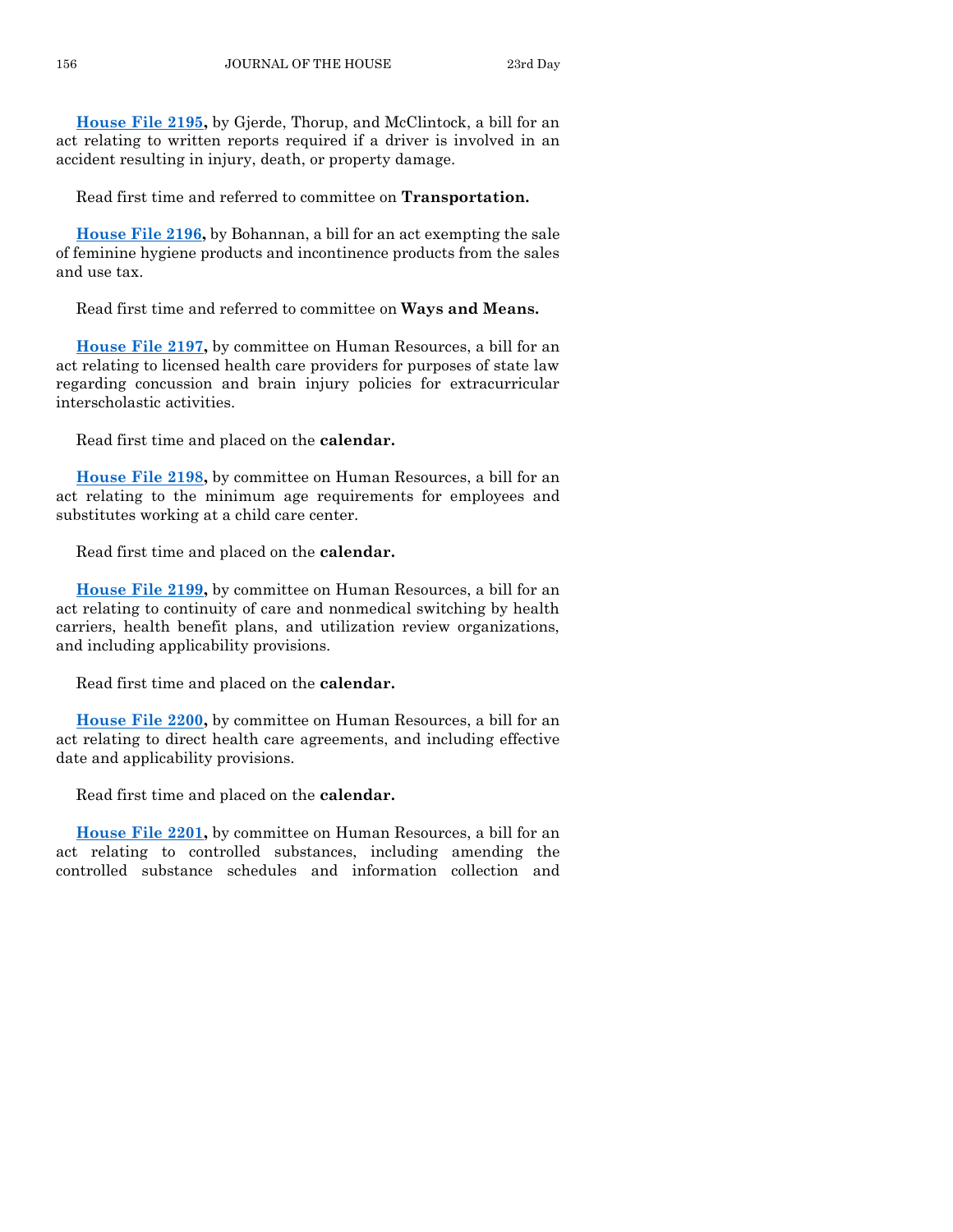reporting requirements under the Iowa prescription monitoring program, and including effective date provisions.

Read first time and placed on the **calendar.**

**[House File 2202,](https://www.legis.iowa.gov/legislation/BillBook?ga=89&ba=HF2202)** by committee on Human Resources, a bill for an act relating to Medicaid program reporting requirements.

Read first time and placed on the **calendar.**

**[House File 2203,](https://www.legis.iowa.gov/legislation/BillBook?ga=89&ba=HF2203)** by committee on Human Resources, a bill for an act relating to experimental treatments for terminally ill persons, and including effective date provisions.

Read first time and placed on the **calendar.**

## REREFERRED

The Speaker announced that [House File 2146,](https://www.legis.iowa.gov/legislation/BillBook?ga=89&ba=HF2146) previously referred to committee on **State Government** was rereferred to committee on **Education**.

The Speaker announced that [House File 2151,](https://www.legis.iowa.gov/legislation/BillBook?ga=89&ba=HF2151) previously referred to committee on **State Government** was rereferred to committee on **Education**.

#### STUDY BILL COMMITTEE ASSIGNMENTS

#### **[H.S.B. 633](https://www.legis.iowa.gov/legislation/BillBook?ga=89&ba=HSB633) Public Safety**

Relating to public safety nuisances concerning licensed premises where alcoholic beverages, wine, or beer is sold or consumed.

#### **[H.S.B. 634](https://www.legis.iowa.gov/legislation/BillBook?ga=89&ba=HSB634) Public Safety**

Creating an opioid antagonist medication fund for first responders.

#### **[H.S.B. 635](https://www.legis.iowa.gov/legislation/BillBook?ga=89&ba=HSB635) Judiciary**

Relating to the employment of unauthorized aliens and providing penalties.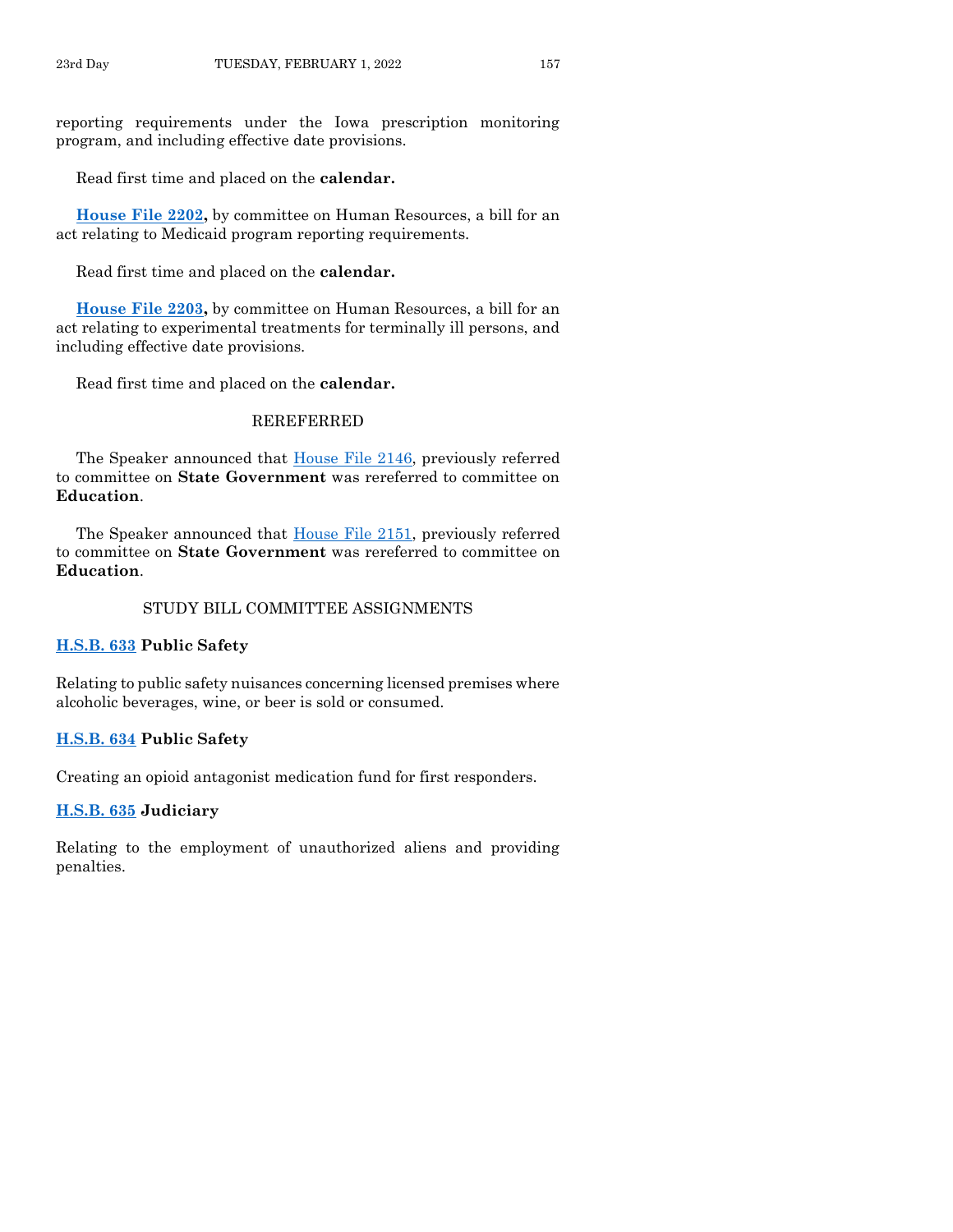# **[H.S.B. 636](https://www.legis.iowa.gov/legislation/BillBook?ga=89&ba=HSB636) Judiciary**

Relating to judicial selection, including the membership of the district judicial nominating commissions, nominees to the court of appeals, and the appointments, resignations, and residency requirements of district judges, district associate judges, associate juvenile judges, and associate probate judges.

# **[H.S.B. 637](https://www.legis.iowa.gov/legislation/BillBook?ga=89&ba=HSB637) Commerce**

Relating to electronic delivery of certain insurance notices and documents.

# **[H.S.B. 638](https://www.legis.iowa.gov/legislation/BillBook?ga=89&ba=HSB638) Human Resources**

Relating to health care employment agencies, and providing penalties.

# **[H.S.B. 639](https://www.legis.iowa.gov/legislation/BillBook?ga=89&ba=HSB639) State Government**

Relating to restrictions regarding companies boycotting Israel.

# **[H.S.B. 640](https://www.legis.iowa.gov/legislation/BillBook?ga=89&ba=HSB640) State Government**

Relating to petitions to change the form of management of a drainage or levee district to a board of trustees.

# **[H.S.B. 641](https://www.legis.iowa.gov/legislation/BillBook?ga=89&ba=HSB641) State Government**

Relating to pari-mutuel wagering, concerning distribution of horse racing purse moneys and establishing a fund for certain race horse organizations.

## **[H.S.B. 642](https://www.legis.iowa.gov/legislation/BillBook?ga=89&ba=HSB642) State Government**

Providing for membership in a protection occupation under the Iowa public employees' retirement system and including effective date and retroactive applicability provisions.

# **[H.S.B. 643](https://www.legis.iowa.gov/legislation/BillBook?ga=89&ba=HSB643) Veterans Affairs**

Relating to motor vehicle registration fees for disabled veterans.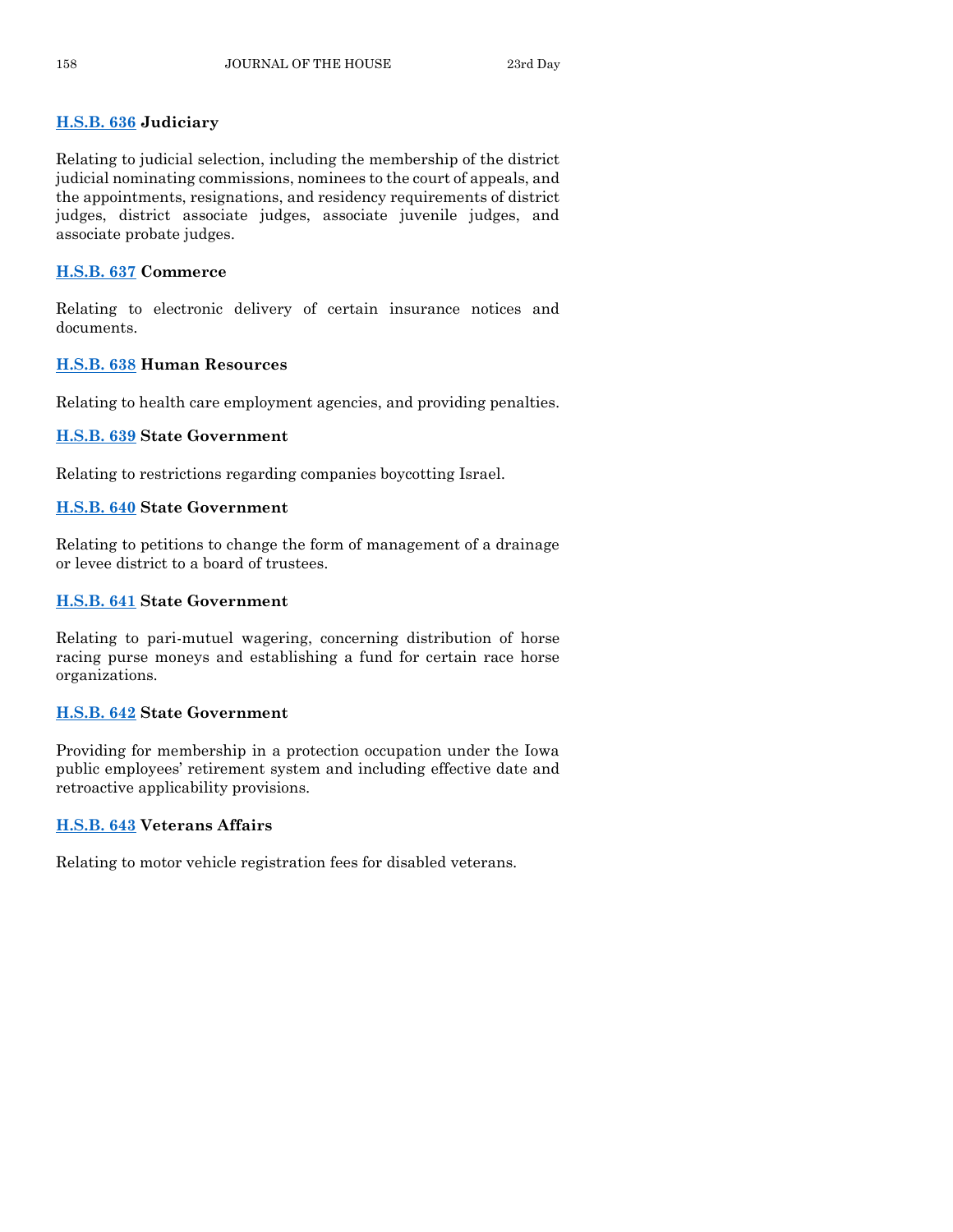# **[H.S.B. 644](https://www.legis.iowa.gov/legislation/BillBook?ga=89&ba=HSB644) Veterans Affairs**

Relating to the military service property tax exemption and credit and including applicability provisions.

# **[H.S.B. 645](https://www.legis.iowa.gov/legislation/BillBook?ga=89&ba=HSB645) Information Technology**

Relating to ransomware and providing penalties.

# **[H.S.B. 646](https://www.legis.iowa.gov/legislation/BillBook?ga=89&ba=HSB646) Public Safety**

Relating to the conveyance of a gun in a vehicle on a public highway.

# **[H.S.B. 647](https://www.legis.iowa.gov/legislation/BillBook?ga=89&ba=HSB647) State Government**

Relating to the medical privacy and freedom Act, providing penalties, and including effective date provisions.

# **[H.S.B. 648](https://www.legis.iowa.gov/legislation/BillBook?ga=89&ba=HSB648) State Government**

Relating to public construction bidding.

# **[H.S.B. 649](https://www.legis.iowa.gov/legislation/BillBook?ga=89&ba=HSB649) Commerce**

Relating to alcoholic beverage control concerning the sale of beer and liquor for resale.

# **[H.S.B. 650](https://www.legis.iowa.gov/legislation/BillBook?ga=89&ba=HSB650) Commerce**

Relating to reimbursement for health care services provided after receipt of a prior authorization, and including applicability provisions.

# SUBCOMMITTEE ASSIGNMENTS

# **[House File 2071](https://www.legis.iowa.gov/legislation/BillBook?ga=89&ba=HF2071)**

State Government: Bacon, Chair; Bossman and Donahue.

**[House File 2107](https://www.legis.iowa.gov/legislation/BillBook?ga=89&ba=HF2107)**

Veterans Affairs: Stone, Chair; Wilburn and Wills.

# **[House File 2108](https://www.legis.iowa.gov/legislation/BillBook?ga=89&ba=HF2108)**

State Government: Jones, Chair; Nielsen and Sexton.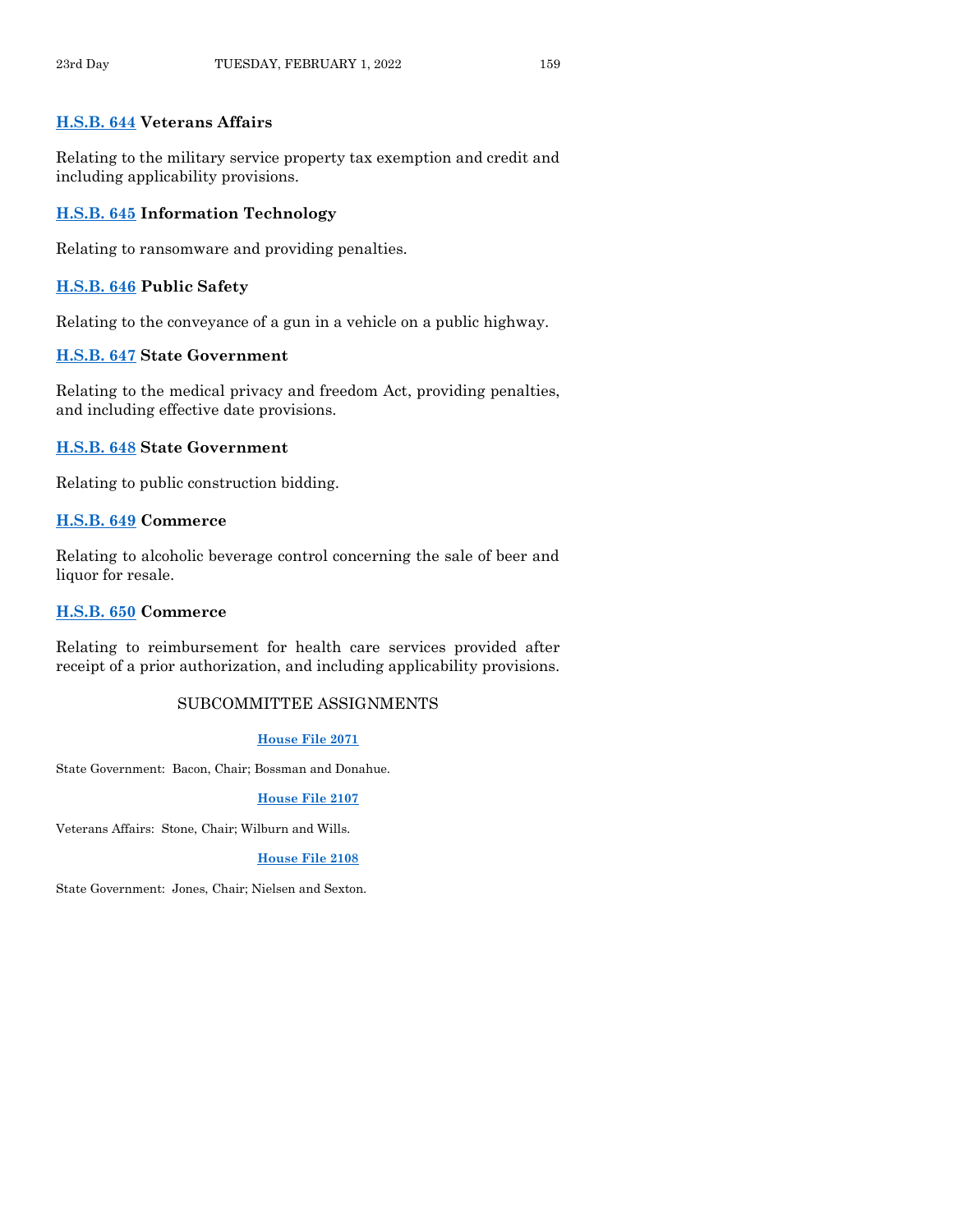#### **[House File 2116](https://www.legis.iowa.gov/legislation/BillBook?ga=89&ba=HF2116)**

Appropriations: Bossman, Chair; Ehlert and Wills.

#### **[House File 2137](https://www.legis.iowa.gov/legislation/BillBook?ga=89&ba=HF2137)**

Appropriations: Fry, Chair; Brown-Powers, Forbes, Kerr and A. Meyer.

#### **[House File 2138](https://www.legis.iowa.gov/legislation/BillBook?ga=89&ba=HF2138)**

Appropriations: Bossman, Chair; Ehlert and Latham.

#### **[House File 2139](https://www.legis.iowa.gov/legislation/BillBook?ga=89&ba=HF2139)**

Education: Brink, Chair; Gjerde and Stone.

#### **[House File 2140](https://www.legis.iowa.gov/legislation/BillBook?ga=89&ba=HF2140)**

Judiciary: Hite, Chair; Lohse and Wolfe.

#### **[House File 2142](https://www.legis.iowa.gov/legislation/BillBook?ga=89&ba=HF2142)**

Judiciary: Holt, Chair; Prichard and Wheeler.

#### **[House File 2145](https://www.legis.iowa.gov/legislation/BillBook?ga=89&ba=HF2145)**

Commerce: Nordman, Chair; Judge and Mohr.

#### **[House File 2157](https://www.legis.iowa.gov/legislation/BillBook?ga=89&ba=HF2157)**

Appropriations: A. Meyer, Chair; Brown-Powers, Forbes, Fry and Kerr.

#### **[Senate File 321](https://www.legis.iowa.gov/legislation/BillBook?ga=89&ba=SF321)**

Veterans Affairs: Graber, Chair; Hunter and Jeneary.

#### **[Senate File 586](https://www.legis.iowa.gov/legislation/BillBook?ga=89&ba=SF586)**

Appropriations: Mohr, Chair; Deyoe and Hall.

#### STUDY BILL SUBCOMMITTEE ASSIGNMENTS

#### **[House Study Bill 600](https://www.legis.iowa.gov/legislation/BillBook?ga=89&ba=HSB600) Reassigned**

Judiciary: Hite, Chair; Lohse and Wessel-Kroeschell.

#### **[House Study Bill 632](https://www.legis.iowa.gov/legislation/BillBook?ga=89&ba=HSB632) Reassigned**

Education: Hite, Chair; Brink and Gjerde.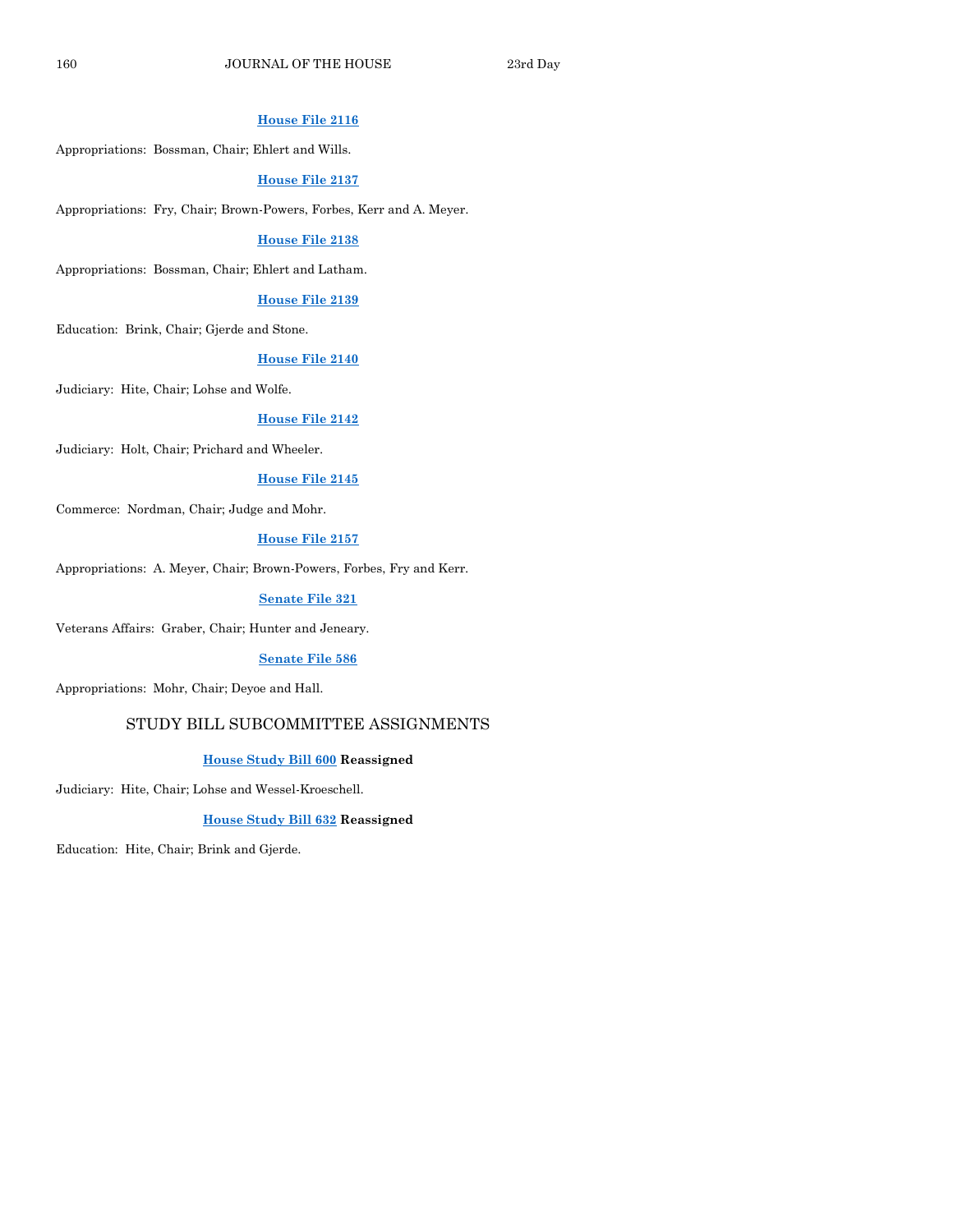#### **[House Study Bill 633](https://www.legis.iowa.gov/legislation/BillBook?ga=89&ba=HSB633)**

Public Safety: Paustian, Chair; Jeneary and Olson.

#### **[House Study Bill 634](https://www.legis.iowa.gov/legislation/BillBook?ga=89&ba=HSB634)**

Public Safety: Gobble, Chair; Fry and Steckman.

#### **[House Study Bill 635](https://www.legis.iowa.gov/legislation/BillBook?ga=89&ba=HSB635)**

Judiciary: Wheeler, Chair; Kaufmann and B. Meyer.

#### **[House Study Bill 636](https://www.legis.iowa.gov/legislation/BillBook?ga=89&ba=HSB636)**

Judiciary: Holt, Chair; Hite and Wolfe.

#### **[House Study Bill 637](https://www.legis.iowa.gov/legislation/BillBook?ga=89&ba=HSB637)**

Commerce: Nordman, Chair; Lohse and B. Meyer.

#### **[House Study Bill 638](https://www.legis.iowa.gov/legislation/BillBook?ga=89&ba=HSB638)**

Human Resources: Bacon, Chair; Dolecheck and Sunde.

#### **[House Study Bill 639](https://www.legis.iowa.gov/legislation/BillBook?ga=89&ba=HSB639)**

State Government: Nordman, Chair; Boden and Wolfe.

#### **[House Study Bill 640](https://www.legis.iowa.gov/legislation/BillBook?ga=89&ba=HSB640)**

State Government: Jones, Chair; Bacon and Winckler.

#### **[House Study Bill 641](https://www.legis.iowa.gov/legislation/BillBook?ga=89&ba=HSB641)**

State Government: Sexton, Chair; Cohoon and Moore.

#### **[House Study Bill 642](https://www.legis.iowa.gov/legislation/BillBook?ga=89&ba=HSB642)**

State Government: Siegrist, Chair; Bossman and Hunter.

#### **[House Study Bill 643](https://www.legis.iowa.gov/legislation/BillBook?ga=89&ba=HSB643)**

Veterans Affairs: McClintock, Chair; Boden and Gjerde.

#### **[House Study Bill 644](https://www.legis.iowa.gov/legislation/BillBook?ga=89&ba=HSB644)**

Veterans Affairs: Gustafson, Chair; Andrews and Brown-Powers.

#### **[House Study Bill 645](https://www.legis.iowa.gov/legislation/BillBook?ga=89&ba=HSB645)**

Information Technology: Shipley, Chair; Hite and Smith.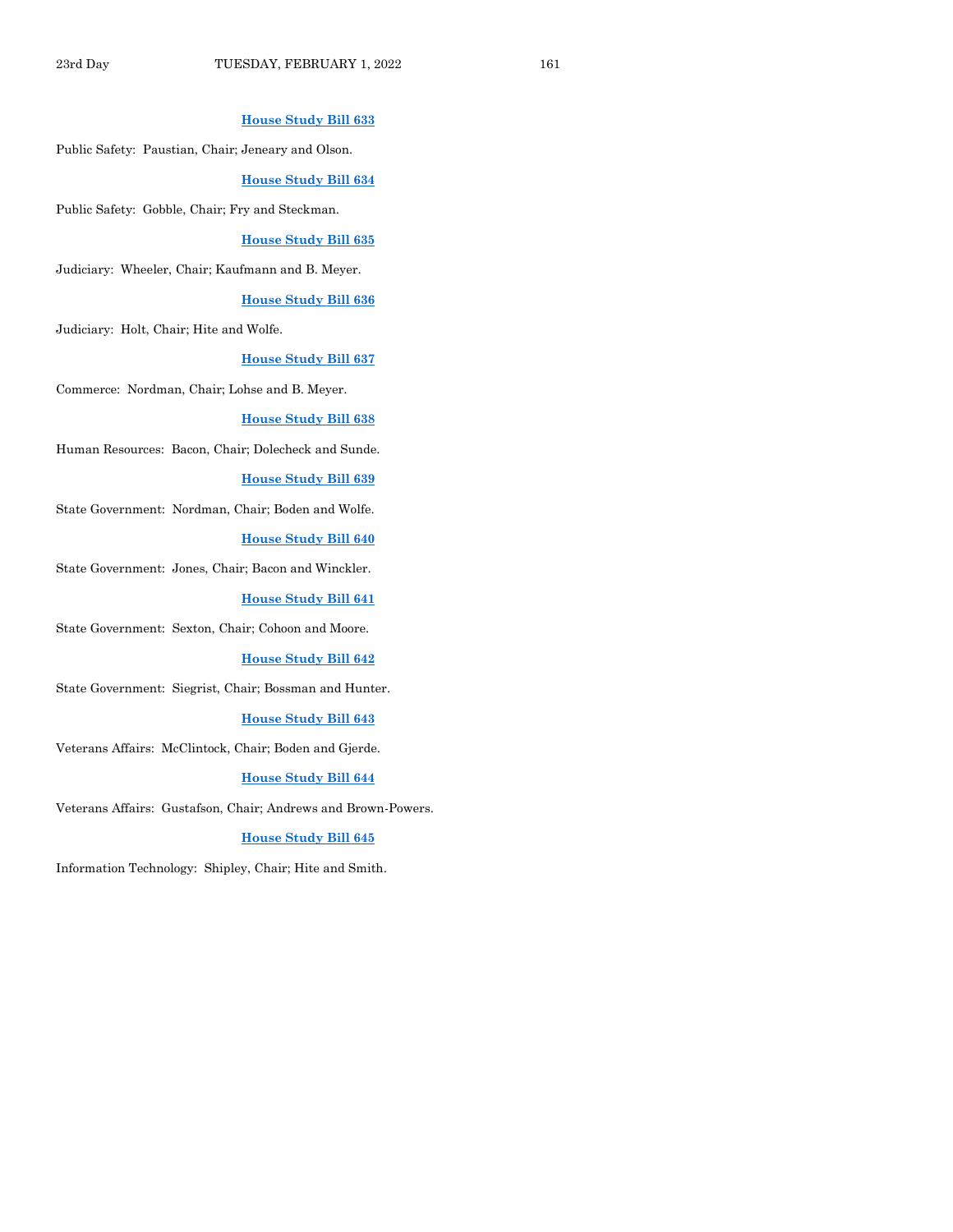#### **[House Study Bill 646](https://www.legis.iowa.gov/legislation/BillBook?ga=89&ba=HSB646)**

Public Safety: Holt, Chair; Anderson and Paustian.

**[House Study Bill 647](https://www.legis.iowa.gov/legislation/BillBook?ga=89&ba=HSB647)**

State Government: Jacobsen, Chair; Boden and Hunter.

#### **[House Study Bill 648](https://www.legis.iowa.gov/legislation/BillBook?ga=89&ba=HSB648)**

State Government: Kaufmann, Chair; Bloomingdale and Gjerde.

#### **[House Study Bill 649](https://www.legis.iowa.gov/legislation/BillBook?ga=89&ba=HSB649)**

Commerce: Nordman, Chair; Hall and Lundgren.

#### **[House Study Bill 650](https://www.legis.iowa.gov/legislation/BillBook?ga=89&ba=HSB650)**

Commerce: Andrews, Chair; Nielsen and Nordman.

## COMMITTEE RECOMMENDATIONS

MR. SPEAKER: The Chief Clerk of the House respectfully reports that the following committee recommendations have been received and are on file in the office of the Chief Clerk:

#### MEGHAN NELSON Chief Clerk of the House

#### COMMITTEE ON COMMERCE

**Committee Bill** (Formerly [House Study Bill 547\)](https://www.legis.iowa.gov/legislation/BillBook?ga=89&ba=HSB547), relating to financial reporting by insurance holding company systems.

Fiscal Note: **No**

Recommendation: **Do Pass** January 31, 2022.

**Committee Bill** (Formerl[y House Study Bill 587\)](https://www.legis.iowa.gov/legislation/BillBook?ga=89&ba=HSB587), relating to life insurance company or association investments in foreign countries other than Canada, and including applicability provisions.

Fiscal Note: **No**

Recommendation: **Amend and Do Pass** January 31, 2022.

#### COMMITTEE ON EDUCATION

Committee Bill (Formerly *House File 2052*), relating to public school internet filtering of social media sites.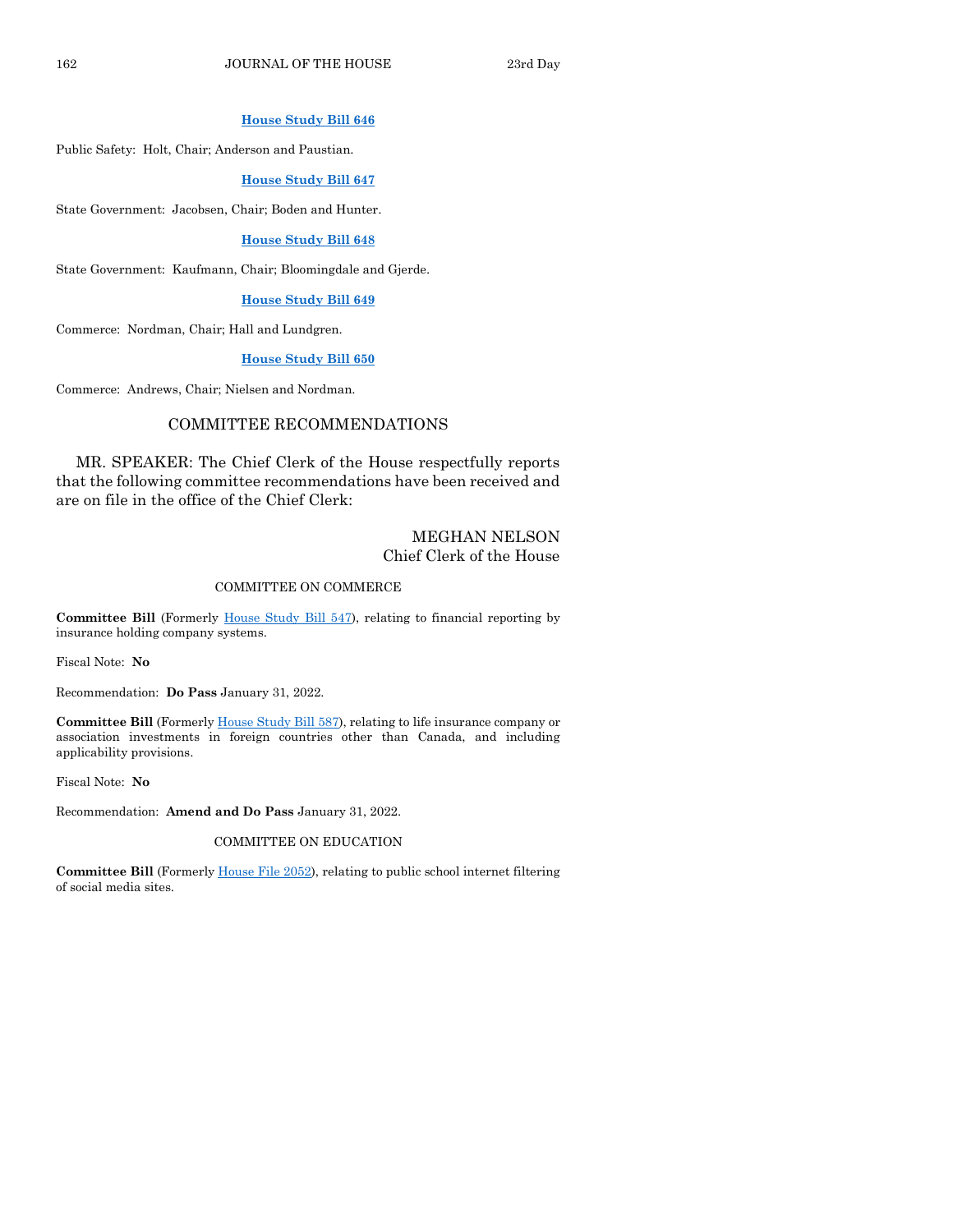Fiscal Note: **No**

Recommendation: **Do Pass** January 31, 2022.

#### COMMITTEE ON HUMAN RESOURCES

**Committee Bill** (Formerl[y House File 2017\)](https://www.legis.iowa.gov/legislation/BillBook?ga=89&ba=HF2017), relating to provisional licensing of interns enrolled in a doctoral degree program in psychology.

Fiscal Note: **No**

Recommendation: **Do Pass** February 1, 2022.

**Committee Bill** (Formerly [House File 2031\)](https://www.legis.iowa.gov/legislation/BillBook?ga=89&ba=HF2031), prohibiting certain health carriers from excluding certain out-of-state health care professionals from participating as providers, via telehealth, under the carriers' policies, plans, and contracts, and including effective date and applicability provisions.

Fiscal Note: **No**

Recommendation: **Do Pass** February 1, 2022.

**Committee Bill** (Formerly [House Study Bill 516\)](https://www.legis.iowa.gov/legislation/BillBook?ga=89&ba=HSB516), relating to the self-administration and storage of bronchodilators and bronchodilator canisters and spacers relative to schools and students.

Fiscal Note: **No**

Recommendation: **Amend and Do Pass** February 1, 2022.

**Committee Bill** (Formerly [House Study Bill 616\)](https://www.legis.iowa.gov/legislation/BillBook?ga=89&ba=HSB616), relating to programs and services under the purview of the department of human services including child care assistance, child and family services, foster care, adoption, and the dependent adult abuse information registry.

Fiscal Note: **No**

Recommendation: **Do Pass** February 1, 2022.

#### COMMITTEE ON JUDICIARY

**Committee Bill** (Formerly [House Study Bill 522\)](https://www.legis.iowa.gov/legislation/BillBook?ga=89&ba=HSB522), relating to the admissibility of evidence in a prosecution for physical abuse or a sexual offense upon or against a child, person with an intellectual disability, person with a cognitive impairment, or person with a developmental disability.

Fiscal Note: **No**

Recommendation: **Amend and Do Pass** January 31, 2022.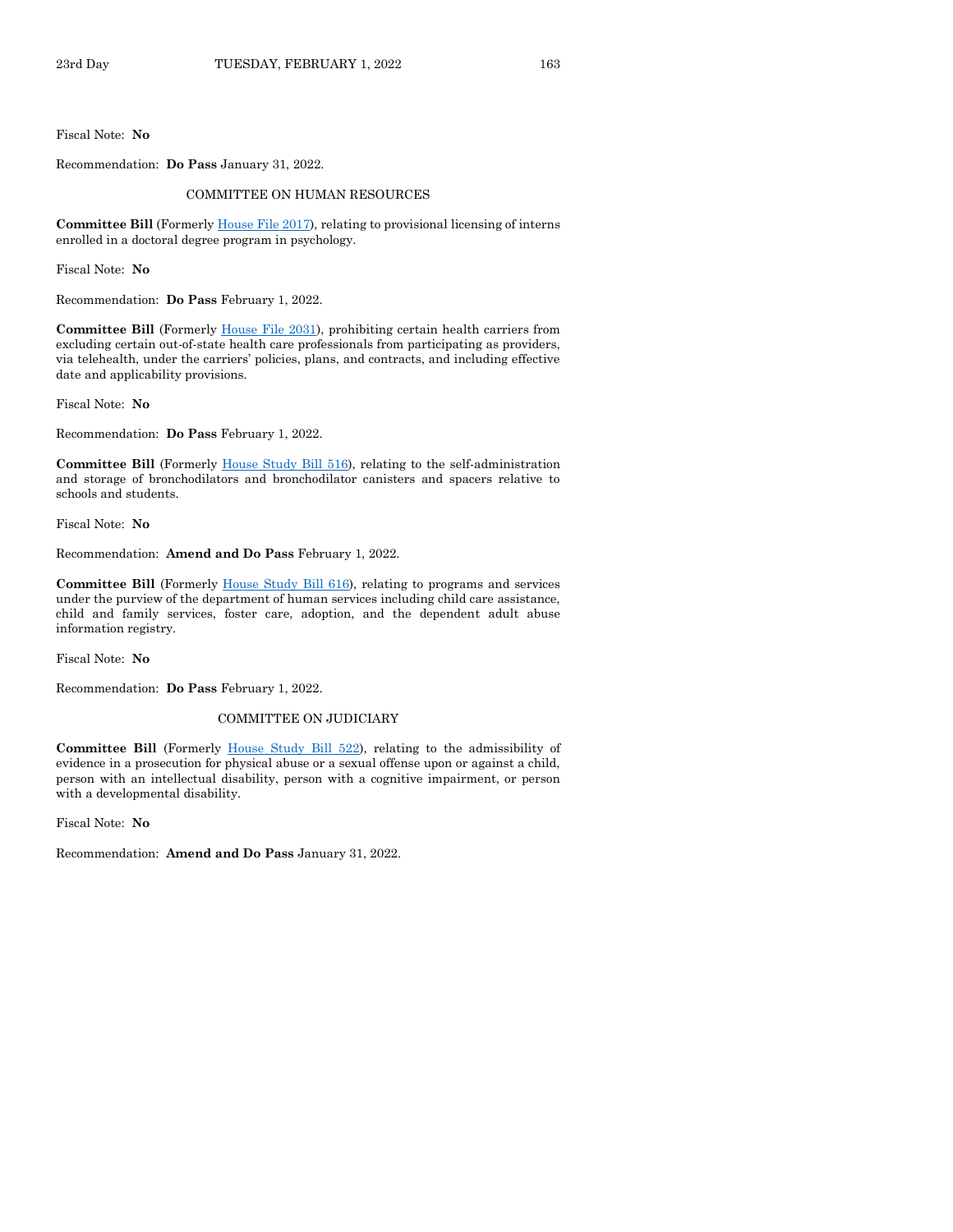Committee Bill (Formerly [House Study Bill 524\)](https://www.legis.iowa.gov/legislation/BillBook?ga=89&ba=HSB524), relating to documents that may be filed pro se by a defendant represented by counsel or an applicant for postconviction relief represented by counsel.

Fiscal Note: **No**

Recommendation: **Do Pass** January 31, 2022.

**Committee Bill** (Formerl[y House Study Bill 529\)](https://www.legis.iowa.gov/legislation/BillBook?ga=89&ba=HSB529), relating to the discovery of evidence in criminal cases involving victims of sexual abuse.

Fiscal Note: **No**

Recommendation: **Amend and Do Pass** January 31, 2022.

**Committee Bill** (Formerl[y House Study Bill 538\)](https://www.legis.iowa.gov/legislation/BillBook?ga=89&ba=HSB538), relating to antisemitism in the state of Iowa.

Fiscal Note: **No**

Recommendation: **Do Pass** January 31, 2022.

#### COMMITTEE ON STATE GOVERNMENT

**[Senate File 183,](https://www.legis.iowa.gov/legislation/BillBook?ga=89&ba=SF183)** a bill for an act relating to a construction manager-at-risk commercial construction alternative delivery method and prohibiting certain other alternative delivery methods in the public sector and including effective date and applicability provisions.

Fiscal Note: **No**

Recommendation: **Do Pass** January 27, 2022, placed on calendar.

#### COMMITTEE ON TRANSPORTATION

**Committee Bill** (Formerly [House File 2007\)](https://www.legis.iowa.gov/legislation/BillBook?ga=89&ba=HF2007), relating to antique vehicle special registration plates.

Fiscal Note: **No**

Recommendation: **Do Pass** February 1, 2022.

**Committee Bill** (Formerly [House Study Bill 560\)](https://www.legis.iowa.gov/legislation/BillBook?ga=89&ba=HSB560), authorizing a licensed physical therapist to provide a statement for purposes of persons with disabilities special registration plates and parking permits, and making penalties applicable.

Fiscal Note: **No**

Recommendation: **Amend and Do Pass** February 1, 2022.